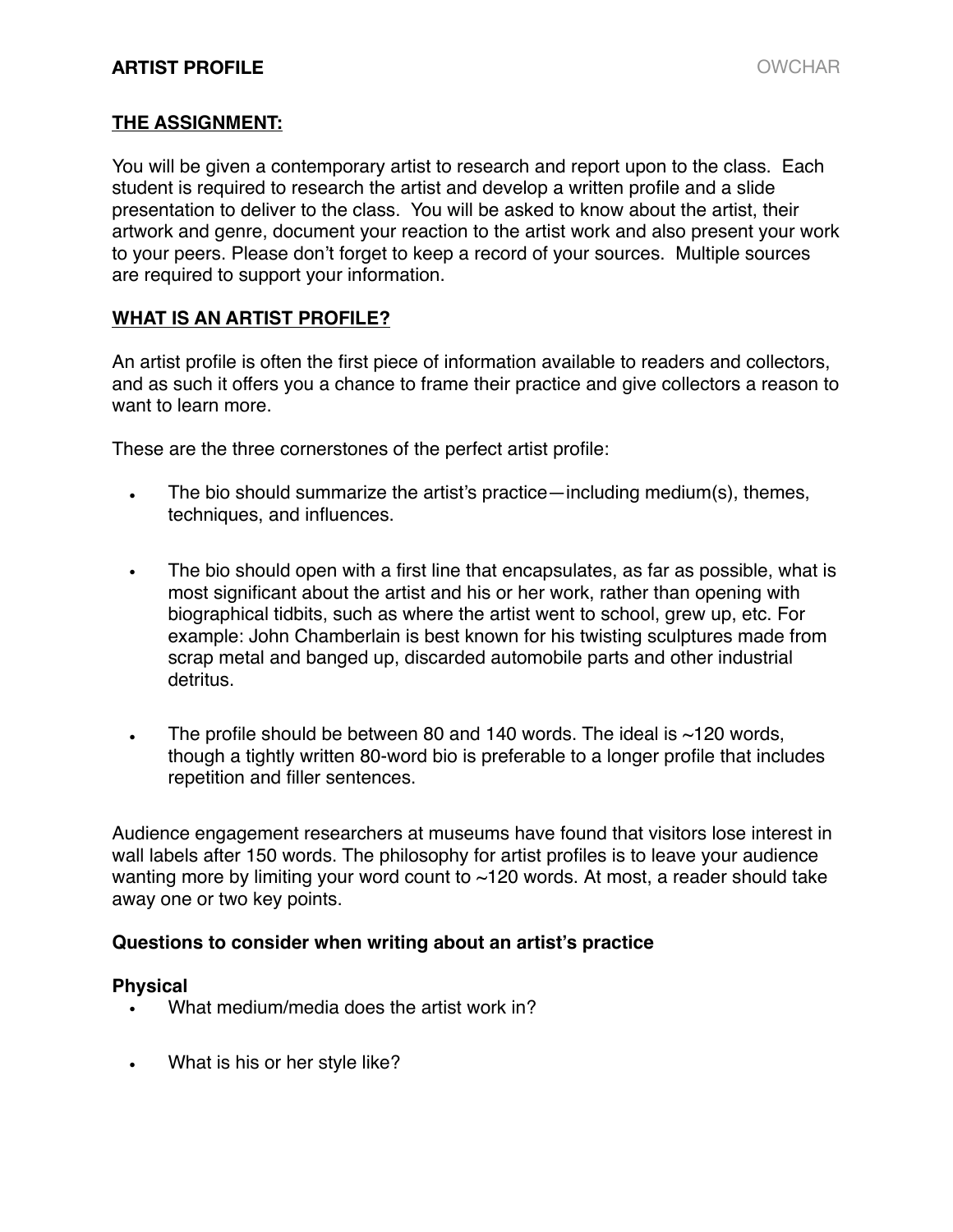# **ARTIST PROFILE** OWCHAR

• What work or works can you talk about that will give a visual description of the above qualities?

#### **Subject matter**

- What are common or characteristic themes depicted in the artist's work?
- What subjects drive the works or provide underlying themes?

#### **Art-Historical**

- Why is this artist important?
- What impact has this artist made on history, or what precedent has he or she set in art-making? What other artists have impacted the artist's practice?
- How does this artist redefine a medium or media?
- Who are the artist's peers or teachers?

#### **Context**

• In what political or technological climate is the artist working in? I.e. what historical or political events might have influenced the work?

## **Popular Culture**

- What areas of the arts or popular culture does this artist incorporate into his or her work?
- What other areas of the arts or popular culture does this artist engage with? E.g. creating theatrical sets, costumes, music videos, etc.

#### **Quotes**

• Can any of the above questions be answered in a brief (1–2 sentences), engaging quotation from the artist?

## **THE PRESENTATION**

Your presentation should include the artist profile, multiple images of the work of *the artist, your personal reaction / feeling towards the work and a photograph of the artist. Please make sure the aesthetic of your presentation matches the style/ genre used by the artist. Your presentation should include legible font choices and be able to be read at a distance. A minimum of 10 slides are required. Cite your sources on the last slide.*